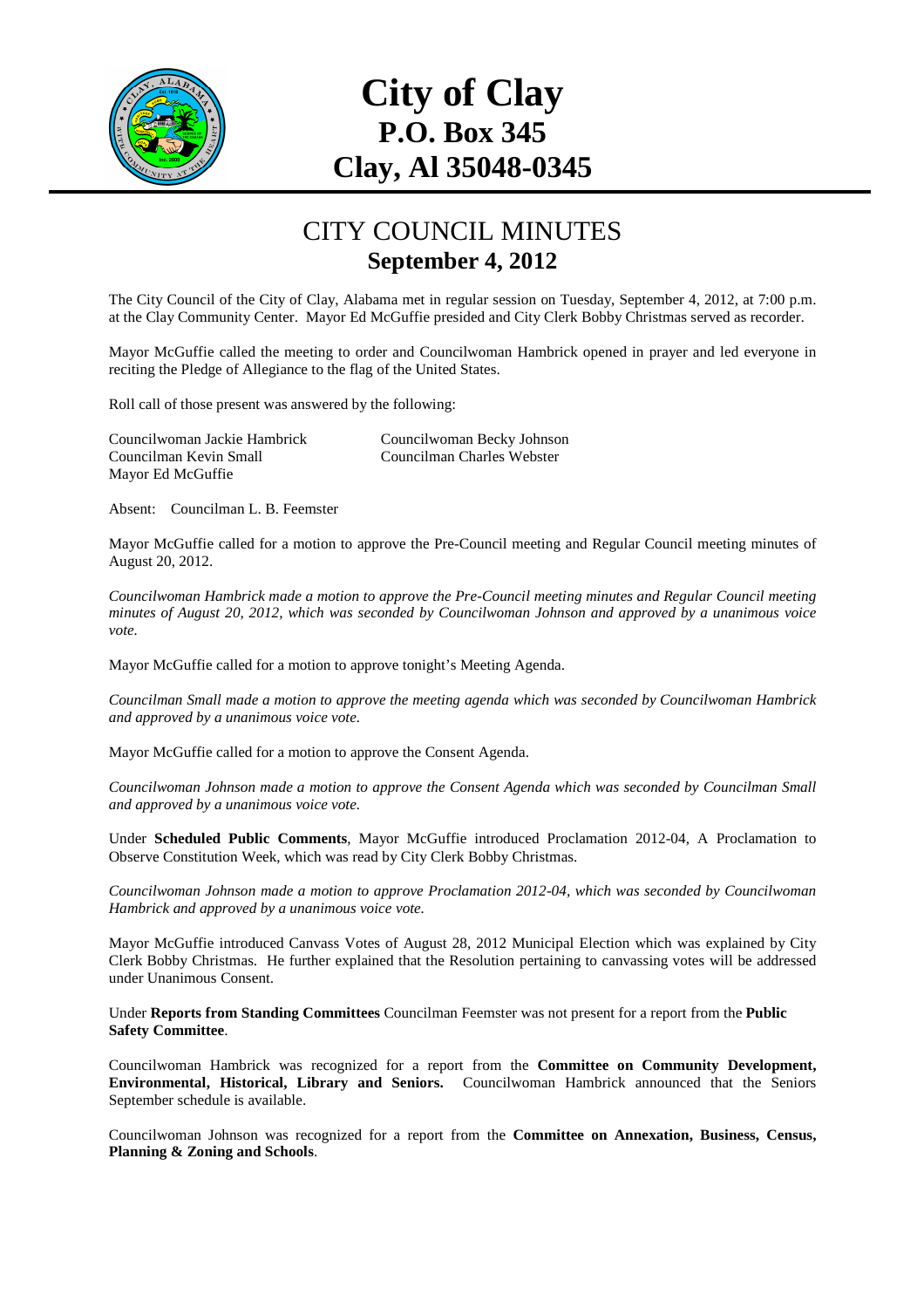

## **CITY OF CLAY CITY COUNCIL MINUTES September 4, 2012**

*Councilwoman Johnson made a motion to donate \$7,500.00 to Clay Chalkville High School: \$5,000.00 to assist in the opening of the school and \$2,500.00 to be used in the drug testing program. The motion was seconded by Councilman Small and approved by a unanimous voice vote.* 

Under **Committee on Building Inspections, Sanitation, Streets and Utilities** Councilman Small stated that the two paving projects have been completed.

Councilman Small stated that the City has made attempts to work with the County to maintain the sides of roads, but the County has been unable or unwilling to maintain the roadsides for which they are responsible.

*Councilman Small made a motion to purchase a right arm highway mower for \$24,000.00 from the gas fund, to maintain roadsides with the understanding that the City does not accept responsibility or ownership of County maintained roads. The motion was seconded by Councilwoman Johnson and approved by a unanimous voice vote.* 

Councilman Small stated that the City is purchasing this equipment out of deference for Clay residents, but the City is not taking ownership of these roads. The County will still be held responsible for road maintenance. The City accepts no responsibility or ownership of the roads, but is buying this equipment to fill the gap until the County is willing or able to do their responsibility.

Councilman Webster was recognized for a report from the **Committee on Parks and Recreation**. He stated that Park Superintendent Will Collins is still getting oriented with the City's parks and has good ideas for the future. Councilman Webster stated that Building Inspections Superintendent Lynn Burch is in the process of trying to obtain a burn permit for the remaining debris at the park.

*Councilman Webster made a motion to send out a bid request for the mulching of the remaining vegetative tornado debris at the ball park, which was seconded by Councilman Small and approved by a unanimous voice vote.* 

Mayor McGuffie thanked Pastor Hector Vasquez and the congregation of Iglesia De Cristo Para Las Naciones for cleaning up Cosby Lake on Sunday.

Under **Reading of Petitions, Applications, Complaints, Appeals, Communications, etc**. there was nothing to report.

Under the **City Clerk's Report**, City Clerk Bobby Christmas reported the account balances in the 4 & 5 Cent Gasoline Fund = \$82,455.59; 7 Cent Gasoline Fund = \$158,893.43; Capital Improvement Fund = \$125,979.09; Contractors Bond = \$58,375.76; General Fund = \$379,919.89; Library Fund = \$4,716.29; and Senior Citizens Fund  $=$  \$4,867.03.

Under **Resolutions, Ordinances, Orders and Other Business** Mayor McGuffie called for a motion to enter into unanimous consent.

*Councilwoman Johnson made a motion to suspend the regular rules of order and enter into unanimous consent which was seconded by Councilwoman Hambrick*.

The motion was put before the council and a roll call vote was conducted with the results as follows:

Yeas: Councilmembers Hambrick, Johnson, Small, Webster, and Mayor McGuffie.

Nays: None.

Mayor McGuffie introduced Resolution 2012 – 18, A Resolution for Canvassing Election Results, which was read by City Clerk Bobby Christmas.

*Councilman Small made a motion to approve Resolution 2012-18 which was seconded by Councilwoman Hambrick.*